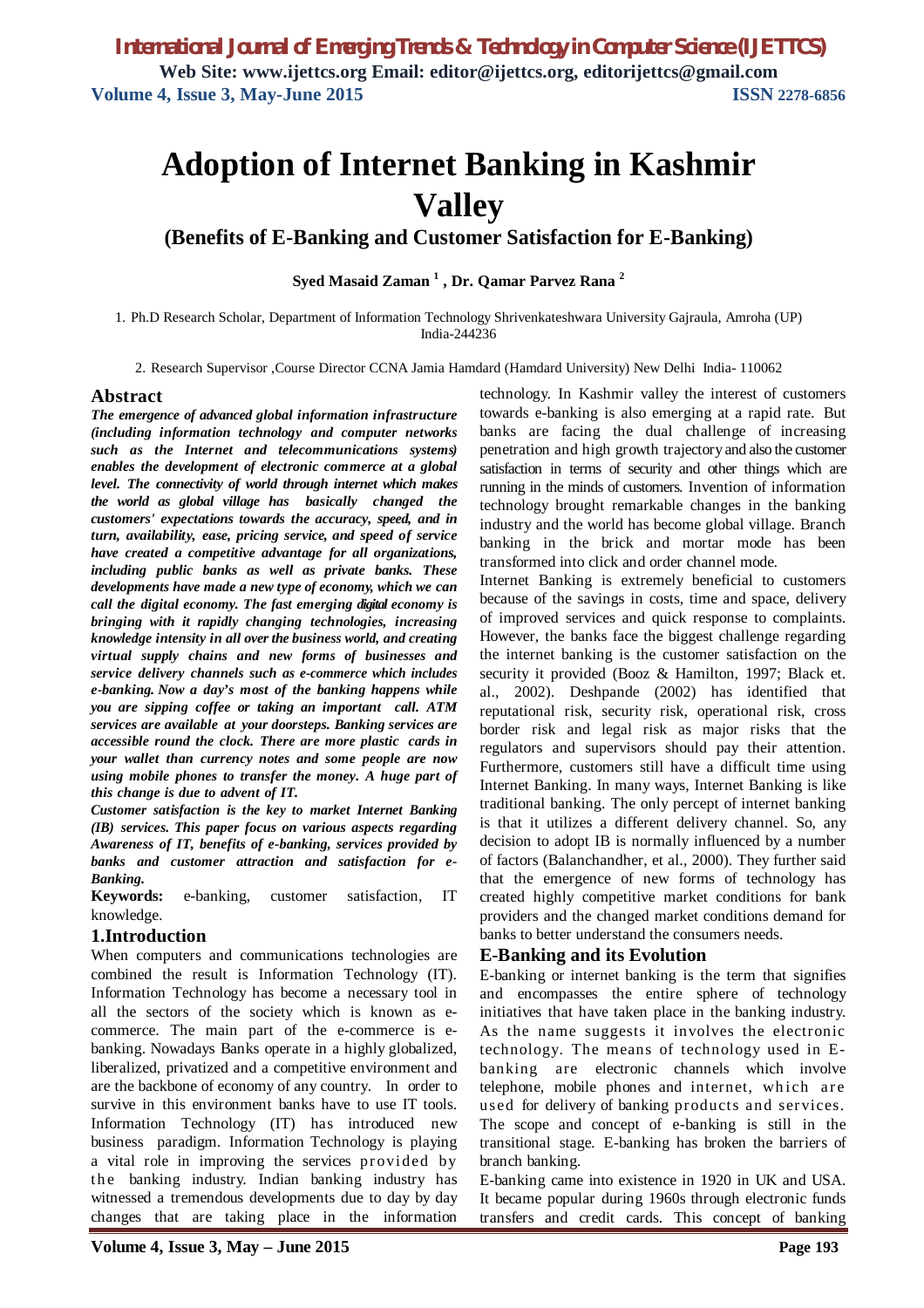(internet based banking) came into existence in Europe and USA in the beginning of 1980s.

#### **E-Banking in India**

In India e-banking is of fairly recent origin. The traditional system of banking was branch banking. In early 1990s there has been start of non-branch banking services in India. The old traditional systems on which Indian Banking depended upon for centuries seem to have no place today. The credit goes to ICICI Bank, Citibank and HDFC Bank for launching internet banking system in India in 1990. Several steps have been taken by the Government of India as well as the Reserve Bank of India to facilitate the development of e- banking in India. The IT Act has been passed by Government of India in 2000 with effect from October 17, 2000 which provided legal recognition electronic transactions and other means of electronic commerce. The Reserve Bank is responsible for monitoring and reviewing the legal and other requirements of e-banking on a continuous basis to ensure that e-banking would develop on sound lines and ebanking related challenges would not pose a threat to financial stability.

The payment and settlement system act, 2007 empowers the Reserve Bank of India to authorize and regulate entities operating payment systems in the Country and the vision document for payment and settlement systems of the RBI has over a period of time and placed importance on the move towards electronic payments and there by a "Less Cash Society". Feeling the potential of mobile as a channel for offering financial services in the country, the Reserve Bank of India issued the first set of guidelines on mobile banking in October 2008. The model led by Reserve Bank of India was considered suitable for the country with a mandate to banks such that all transitions should originate from one bank account and terminate in another bank account. The guidelines issued by Reserve Bank of India in Oct. 2008, permitted banks to provide the facility of fund transfer from one bank account to another bank account, both for personal remittances and purchase of goods and services. All Banks were directed on the supervisory issues, to ensure technology standards, registration of customers for mobile banking, interoperability, interbank clearing and settlement arrangements for customer grievance, fund transfers and transaction limits in an attempt to ensure safe, secure transfer of funds. The" IT Vision Document 2011-2017" has been prepared under the chairmanship of Dr. K.C. Chkrabarty and the members from IIM, IDRBT, Banks and Reserve Bank of India for Banks and Reserve Bank of India which provides an indicative road map for enhanced usage of IT in the Banking Sector.

Indian Commercial banks have changed there strategies by taking several initiatives to cop up with the pressure of growing completion, one of them is e-banking. The newly established private and Foreign Sector Banks were providing the facilities of e-banking from the beginning while as there was a tough completion among public sector Banks. Indian banks provide number of products and services to their customers some of them are as under:

- Automated Teller Machines (ATM's)
- $\triangleright$  Internet Banking
- > Mobile Banking
- $\triangleright$  Phone Banking
- $\triangleright$  Tele banking
- > Electronic Clearing Services
- Electronic Clearing Cards
- > Smart Cards.
- > Door Step Banking
- Electronic Fund Transfer
- Credit card
- Debit card
- Corporate cash Management
- SWIFT Banking
- Very small Aperture Terminals
- Home Banking

## **E-Banking in Kashmir Valley**

In Kashmir Valley E-banking has been started in 1999 and all the credit goes to the Jammu and Kashmir Bank. Jammu & Kashmir bank is one of the largest banks in India. The bank has its branches in every major city of India and outside India. To compete with the other parts of the country Jammu and Kashmir Bank takes a step to start E- banking in 1999 by signing the agreement with IBA to connect its ATMs through a shared network. In 2000 Jammu and Kashmir Bank has tied up with Infosys Technologies to offer internet banking and for its ecommerce initiatives. Jammu and Kashmir Bank has tied up with American Express to launch a co-branded credit card. In year 2001 Jammu and Kashmir Bank has launched J&K Bank - AMEX Co. Branded Credit Card pursuant to agreement entered with American Express Bank. The J&K Bank American Express Credit card offers high value features which includes balance transfer facility, global validity, membership rewards and emergency cash. In 2003 J & K bank has decided to launch Global Access Card (an International Debit Card) in association with Master Card International. In 2004 Jammu and Kashmir Bank ties up with ICICI Bank to share the ATM network. The J  $&$  K Bank provides net banking facility to both corporate and retail customers. But there is only one requirement to customers to avail all the e-banking services and facilities that is computer or equivalent device connected to the World Wide Web.

## **Benefits of E-Banking**

The World Wide Web has permeated virtually every aspect of modern life. If you have a computer with an Internet connection, an almost unlimited amount of goods, services and entertainment choices are at your finger tips. You can just do about anything online, including your banking and financial transactions. The main advantages of E-banking are: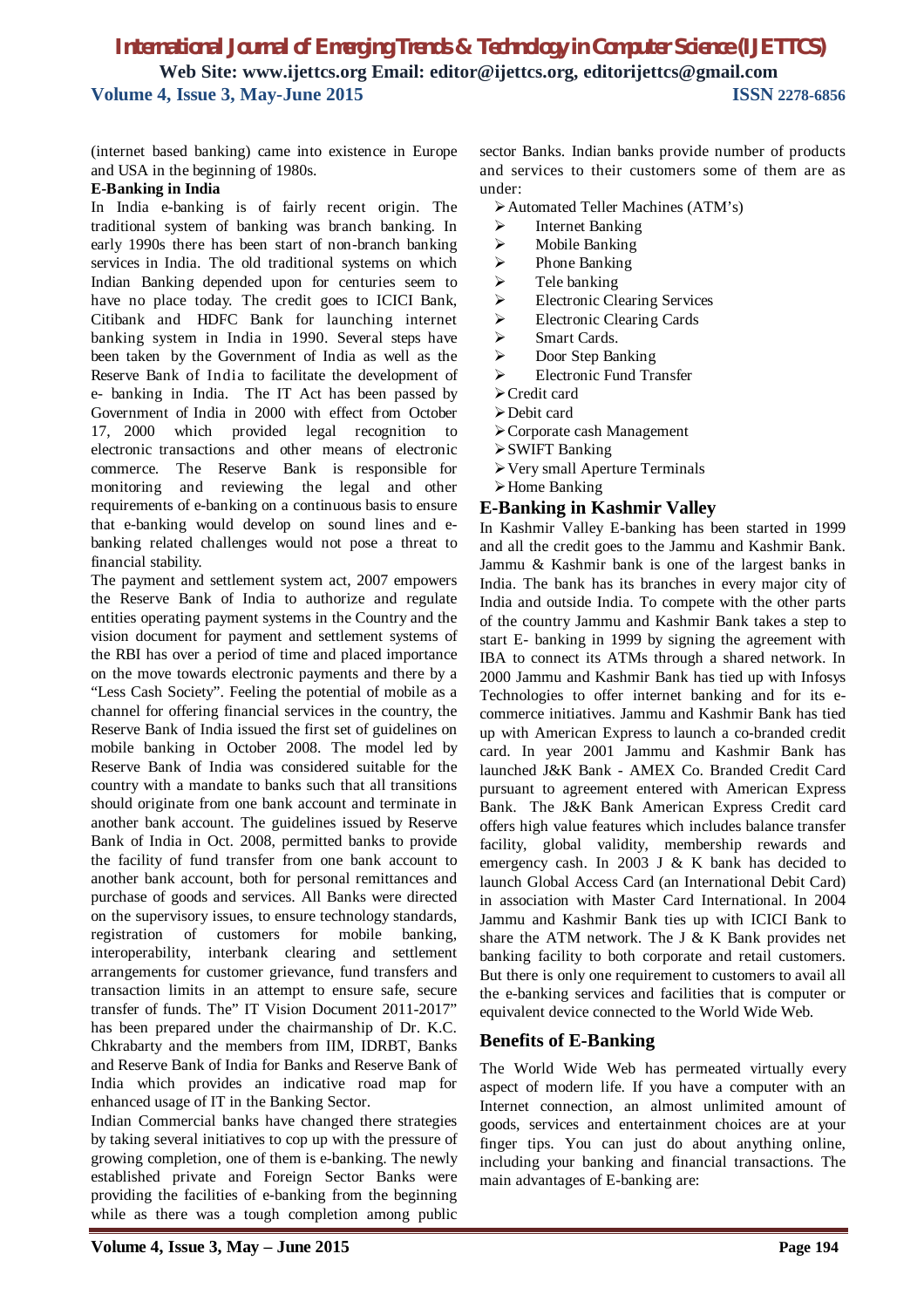- $\triangleright$  The cost for operating per unit services is lower for the banks.
- $\triangleright$  It offers comfort to customers as they are not required to go to the bank's premises.
- $\triangleright$  The risk of errors is very low.
- $\triangleright$  The customer can withdraw funds at any time from ATM machines.
- $\triangleright$  The plastic money i.e credit cards and debit cards enables the Customers to obtain discounts from retail outlets.
- Mobile phones can be used for transfer of funds and details regarding the accounts.
- No geographical barrier for transaction.
- $\triangleright$  It's generally secure. But make sure that the website you are accessing has a valid security certificate.
- $\geq$  Conducting business online is obviously faster than going to the bank. Long teller queues can be timeconsuming, especially on a Pay Day. But online you can access your account instantly and at your leisure.
- > There are so many online services which are provided by banks to the customers such as loans, tax payment etc.

Online banking is not only the wave of the future it's also the wave right now and the clock isn't likely to move backward. If you will take some reasonable steps to safeguard your personal and financial information it is assured that you'll likely find that online banking is a convenient tool that you can easily live with.

Online banking has become an accepted norm of monetary transactions for millions in India over the past decade. Customer can check his account, make payments online and transfer money between accounts in an easy way which has made this mode of banking hugely popular among Indians who are perpetually short of time to visit the bank physically. Online banking also provides a host of non transactional features which are quite handy to the customer. However along with the world of conveniences this method of banking has a few inherent drawbacks which need to be understood in order to protect your money and avoid complications subsequently.

#### **Awareness of IT**

World development due to technology growth, information technology (IT), internet, electronic government, and electronic business which has derived from IT, all have made a huge interchange in communications and data transmission process. Information technology is the basic need of internet banking. People should be aware from the IT so that they can access all the facilities provided by the banks through Internet banking. People in Kashmir valley are not fully aware about the internet banking and are not aware of the information technology. Kashmir valley is still backward in information technology. It is far behind from the world in this sector. There are several reasons to these differences. Some are due to delay in preparation of basic structures. Basic structure recognition and determination the present challenges in creation and development of electronic banking, all will be an appropriate guide for banks to success. There is a requirement of providing knowledge regarding IT and an awareness drive regarding E-Banking in Kashmir. This will make a huge difference and economic conditions will improve a lot.

## **Internet Banking Services**

E- Banking service has been defined as a web-based service or an interactive service that is delivered on the internet conceptualizes e-service as deeds, efforts, or performances whose delivery is mediated by information technology. Generally, it can be defined as an interactive content-centered and internet based customer service that is driven by customers and integrated with the support of technologies and systems offered by service providers, which aim at strengthening the customer-provider relationship. Given the technology quality dimensions of e-service quality that are different from the traditional service context, e-service quality has been regarded as having the potential to not only delivers strategic benefits but also to enhance operational efficiency and profitability.

E-banking provides a number of services at the doorsteps of customers which is otherwise not possible. These services are provided through bank websites. E-banking services are offered to the customers in the form of internet banking services, phone banking, mobile banking and ATM services. Internet banking services are provided to a large extent by all the banks. The most common services among internet banking are balance inquiry and transaction history. All the banks are offering these two services. Apart from these, ATM services are also offered by all the banks. These include 24 hours access to cash, transfer fund between accounts, view account balances & mini statement and pin change option.

Among other services, most of the banks offer simple transaction of e- banking which includes online transfer of funds, change password, customer correspondence, request of cheque book, bill payment, and monthly bank account statement by e-mail. However, the services like online tax payments, demonstration of I banking, stop payment request and corporate internet banking should also be provided by all the internet banks are having less adoption in all the banks

Other internet banking services which are less offered include open fixed deposit and recurring deposit, ticket booking, demat holdings, loan details, interest rate updates, share trading, request of debit cards, renewal / premature closure of FD, mobile top-up, buy and sell mutual fund, card to card fund transfer, online loans, send money order anytime, reissue and upgrade of ATM/ debit card, link bank account to ATM/ debit card, convert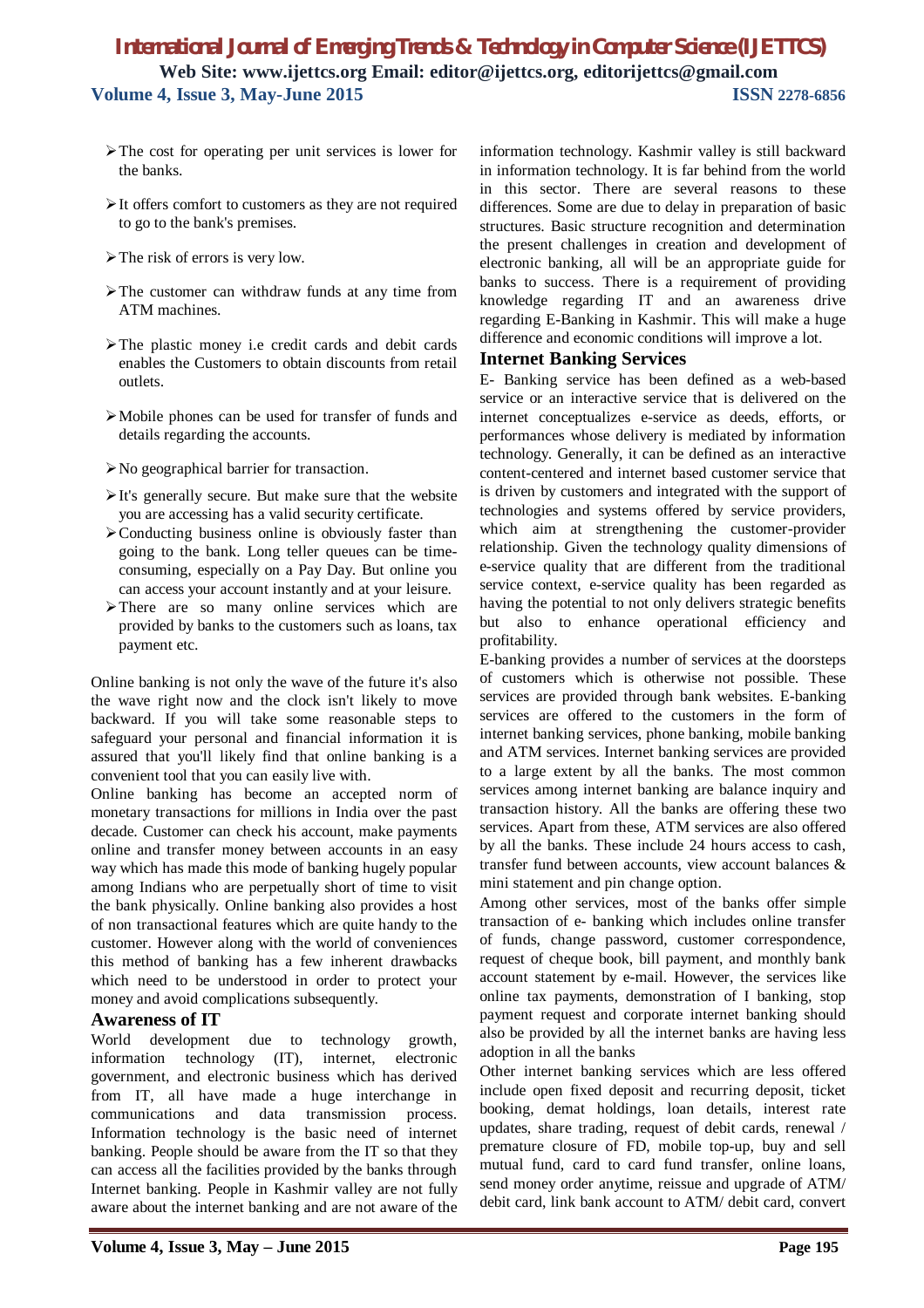to EMI. All the banks are at different stages of offering e-banking services so the extent of services is also different. In order to acquire the new customers as well as to retain the existing one, banks are very much cautious about E-banking services. Banks should develop such kind of services through which customer can transact from anywhere, anytime. In some of the services like balance enquiry, transaction history, transfer of funds online, ATM services; all the banks are offering excellent services to the customers. Banks are also offering these services according to their suitability like differentiation between corporate customers and retail customers. But such differentiation is only in case of offering internet banking services. However mobile banking services, phone banking services and ATM services are offered in the same manner to all kind of customers. It is worthwhile to note that banks should encourage existing and new customers in order to make e-banking services popular among customers. But all the services are not offered in the same extent by all the banks. Banks lag behind in offering the services such as demat holding, loan details, interest rate updates, share trading, buying and selling of mutual fund, request for the debit cards etc. As the electronic banking services are recently started by all the banks, so banks can expand these services so as to make the customer more satisfied A part from balance enquiry, transaction history, ATM services; private sector banks are offering more advanced electronic banking services like online shopping, online loans, demat holding, loan details, mobile top-up, buy and sell of mutual fund, card to card transfer, mobile banking, phone banking services to its customers. All the banks are trying their best to offer electronic banking services, so that customers can easily cope up with new technology products.

## **Customer Attraction and Satisfaction for E-Banking**

Customer satisfaction is likely to be even more important online, since it is harder to keep online customers loyal. In banking, which has traditionally been a high contact service, the lack of direct human interaction in internet banking entails the need to examine the role of technology, shopping, and product factors to construct e-CS. Banks must have the knowledge on how to get their customer satisfied, especially in relation to the e-SQ, and in internet banking, it shall be prioritized. Many researchers used different technology approaches or theories to test the determinant factors that affect consumers' acceptance of information technology systems. TAM was used as the basis of the theoretical framework to build a model to determine the internet banking intention. TAM was introduced by Davis, which stressed on adoption degree of a person in using a technology and aspects that affect his or her acceptance or intention to use the technology.

All banks are striving to capture maximum market share and do not want to lose. The customer expects that banks will meet their requirements accurately. If customer Expectations are low with banks value added services than customers may be inclined to consider switching more frequently. Since latest technologies are being utilized by the banks but there is still need for improvement in order to handle and meet with the high level of customer expectations that directly leads to high customer satisfaction. If companies handle service, complaints, and value with the customers in focus, their expectations can be exceeds. Customer satisfaction is the degree of fulfillment of perceived expectations and the actual value added services provided by the banks. Heavy investments are made to maximize level of customer satisfaction but only increasing the resources alone cannot lead to increased levels of customer satisfaction. Thus there must be other factors leading to improve customer satisfaction as pointed that customer satisfaction is achieved through good qualitative and quantitative services. These qualitative and quantitative services must meet and satisfy the customer requirements in order to maximize the level of customer satisfaction that leads to customer loyalty.

## **Survey Regarding the Customer Satisfaction towards E-Banking in Kashmir Valley**

The survey was carried out in the major city of the Kashmir. Customers of the different banks were taken as the sample unit. Sample size was 300 for the current research. Self-developed questionnaire was used to get responses from the respondent. This study is descriptive in natures and sample units are selected on the convenience bases.

| Table 1 Characteristics of Sample |             |                                     |    |
|-----------------------------------|-------------|-------------------------------------|----|
|                                   | NO. OF<br>S | PERCENTAGE<br>RESPONDENTRESPONDENTS | ΟF |
| <b>GENDER</b>                     |             |                                     |    |
| MALE                              | 232         | 77%                                 |    |
| FEMALE                            | 68          | 23%                                 |    |
| TOTAL                             | 300         | 100%                                |    |
| AGE                               |             |                                     |    |
| 16-25                             | 80          | 26.66%                              |    |
| 26-35                             | 102         | 34%                                 |    |
| 36.45                             | 83          | 27.66%                              |    |
| 46-60                             | 30          | 10%                                 |    |
| 60 ABOVE                          | 5           | 1.66%                               |    |
| TOTAL                             | 300         | 100%                                |    |
| <b>OCCUPATION</b>                 |             |                                     |    |
| SALARIED                          | 103         | 34.33%                              |    |
| <b>BUSINESSME</b> 60              |             | 20%                                 |    |
| PROFESSIONA30                     |             | 10%                                 |    |
| <b>STUDENT</b>                    | 90          | 30%                                 |    |
| HOUSEWIFE                         | 17          | 5.66%                               |    |
| <b>OTHER</b>                      | ٥           | $0.00\%$                            |    |
| <b>OTAL</b>                       | 300         | 100%                                |    |

In my survey 77 % was Male customer and 23 % was Female customer. So we can conclude that in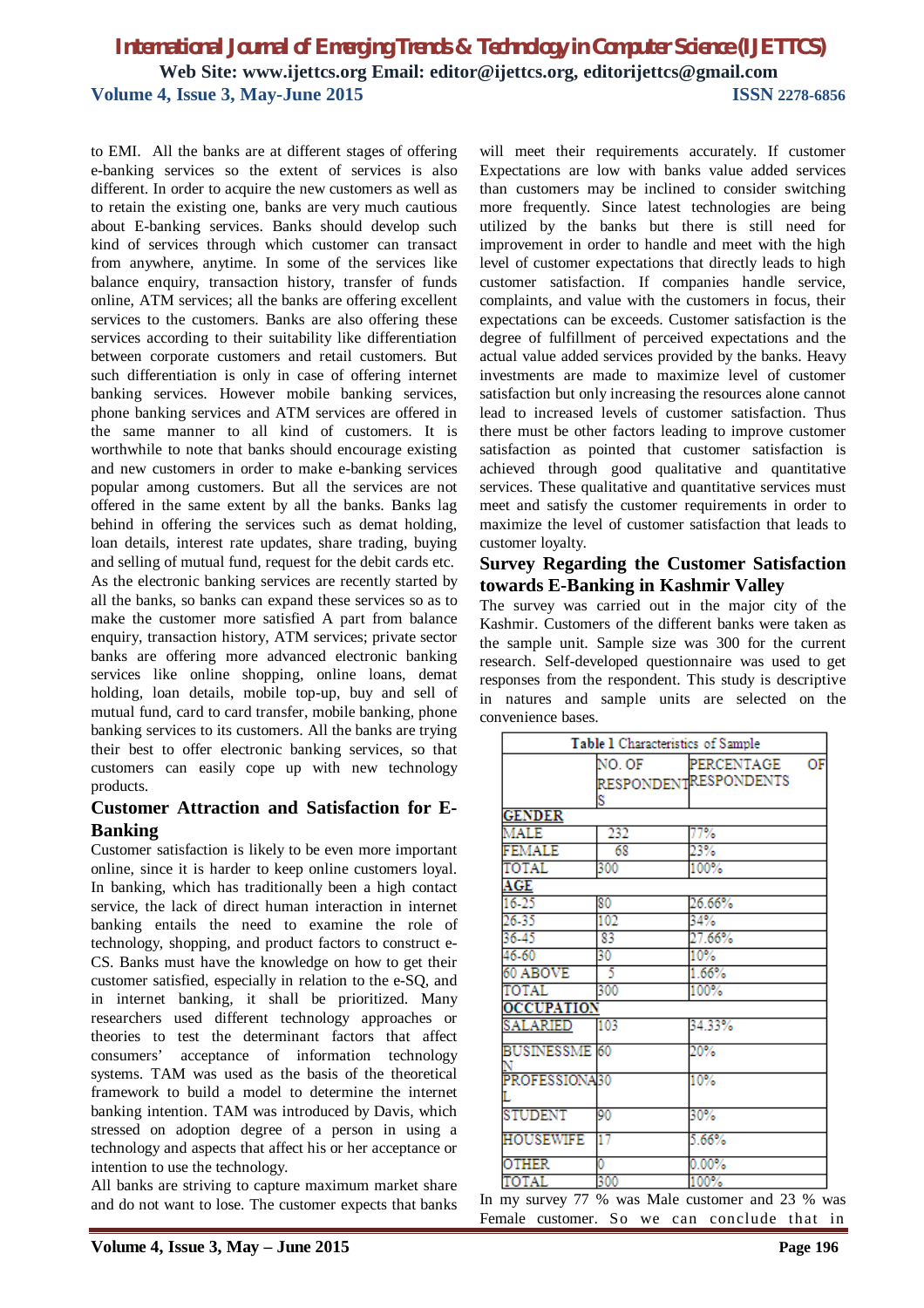| Kashmir valley both men and women are using |  |  |  |  |
|---------------------------------------------|--|--|--|--|
| banking services.                           |  |  |  |  |

| Table 2 No. Account respondent have |                      |                                  |  |
|-------------------------------------|----------------------|----------------------------------|--|
| No. of A\C                          | No. of<br>Respondent | No. of Respondent<br>$\rm in \%$ |  |
| One                                 | 183                  | 61%                              |  |
| Two                                 | 78                   | 26%                              |  |
| More than<br>two                    | 39                   | 13%                              |  |
| Total                               | 300                  | 100%                             |  |

From the above survey which is in table 2 , 61% of customers are using only one account and 26% people are using two accounts and only 13 percent are using more than two accounts. It means that more people prefer only one account.

| Table 3 Type of Account respondent have |                |         |  |
|-----------------------------------------|----------------|---------|--|
| Type of A/C                             | No. Respondent | $\ln\%$ |  |
| Saving A/C                              | 105            | 35%     |  |
| Current A/C                             | 65             | 21.66%  |  |
| salary A/c                              | 130            | 43 33%  |  |

From the above table 3 it came to know that there are 43.33% salary account holders and there are only 21.66% current account holders and there are 35% saving account holders.

| Table 4 Usage OF ATM Services |                        |      |  |
|-------------------------------|------------------------|------|--|
| Particular                    | No. of respondent In % |      |  |
| YES                           | 240                    | 80%  |  |
| NO.                           | 60                     | 20%  |  |
| Total                         | 300                    | 100% |  |

From the above table it came to know that 80% are using ATM services While as only 20 % are not using from the sample of 300 people.

| Table 5 Frequency Of Usage           |     |         |  |
|--------------------------------------|-----|---------|--|
| Frequency of usage No. of respondent |     | $\ln\%$ |  |
| Everyday                             | 33  | 13.75%  |  |
| One<br>alternative days              | 72  | 30%     |  |
| Once week                            | 120 | 50%     |  |
| once in month                        | 15  | 6.25%   |  |

From the above table we can interpret that 240 customer used ATM service and from them 50% of customer has used ATM services once in a week. While 6.25% customers use ATM services once in a month. So we can conclude that most of the customers used ATM service at least once in a week.

| <b>Table 6 Use Of ATM Services</b> |     |     |  |
|------------------------------------|-----|-----|--|
| Particulars                        | YES | NO  |  |
| PURCHASING                         | 20  | 220 |  |
| PAY BILLS                          | 12  | 228 |  |
| <b>MOBILE</b><br>RECHARGING        | 0   | 240 |  |
| <b>DEPOSITE</b>                    | 0   | 240 |  |
| CHEACK AC BAL                      | 88  | 152 |  |
| WITHDRAWAL                         | 230 | 10  |  |

From the above table we can interpret that 230 customer used ATM service for cash withdrawal and other usage of ATM services like purchasing travel tickets, pay bills, mobile recharging, deposit, check ac bal. So we can conclude that most of the customer use ATM debit card services for cash withdrawal.

From the above table it came to know that the total number of e-banking users is 102 out of 300. So the awareness amoung account holders regarding the ebanking should be provided by banks, so that the customers will take full advantage of this great service.

From table 8, out of 102 e-banking users 42 are using the service of online shopping, 34 are using the service of pay bills 15 are using the service of mobile recharge and 100% are using the services of cash transfer and check account balance.

#### **Conclusion**

In this study I have discussed different aspects of ebanking such as e-banking and its evolution, e-banking in India, Benefits of e-banking, e-banking in Kashmir valley , awareness of IT, Internet Banking Services and the overall perception of customers regarding the services of e-banking. Age and occupation are the important demographic factors in the banks which have used to measure the perception of the customers on e-banking services.

The study concluded that different age groups of customers have different perception toward the e-banking services and the usage level of these banks. Customer is different so banks should concentrate on all the age group of customers for betterment of e-banking. It has been recognized that different occupation and age group of customers have different perception toward the e-banking services. There are good number of customer in every group like student, business class, service class and professionals, it shows that they all are keen interesting in using the e-banking services.